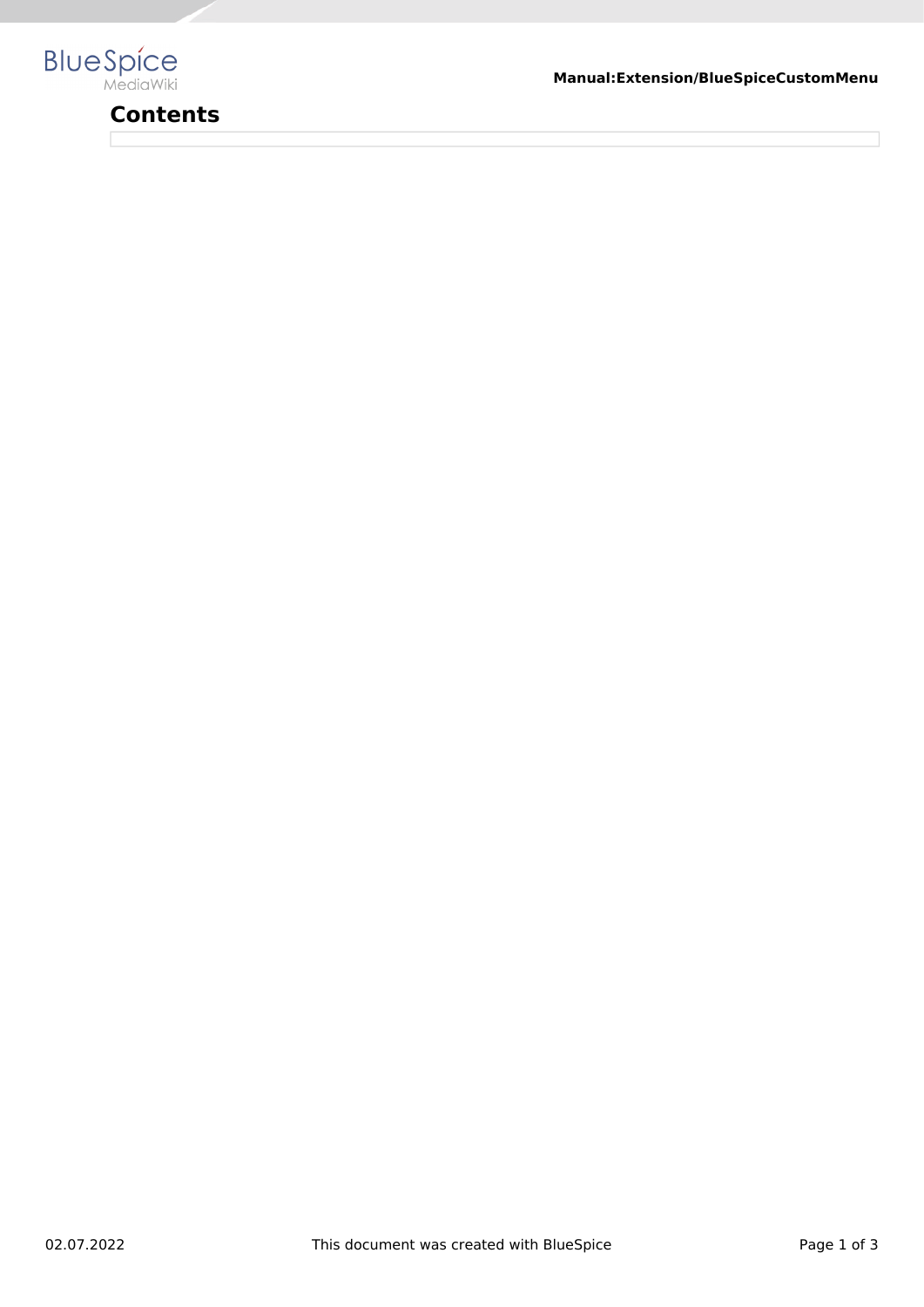

## **Manual:Extension/BlueSpiceCustomMenu**

In BlueSpice 4, an additional custom menu is integrated as a mega menu. This menu can be created and edited by users with admin rights. The link-icon (1) is only displayed once the corresponding page has been created.

### Create the custom menu

| Find<br>Q                                                 |                                     |                                                       |  |  | New<br>$\overline{\phantom{a}}$ | Ш<br>$\mathbf{1}$ |  |                        |  |
|-----------------------------------------------------------|-------------------------------------|-------------------------------------------------------|--|--|---------------------------------|-------------------|--|------------------------|--|
| $\sqrt{3}$                                                | Important pages<br>Blog<br>Policies | <b>BlueSpice</b><br><b>BlueSpice Homepage</b><br>News |  |  |                                 |                   |  | Edit menu <sup>2</sup> |  |
|                                                           |                                     |                                                       |  |  |                                 |                   |  |                        |  |
| Custom menu: (1) open menu, (2) edit link, (3) menu items |                                     |                                                       |  |  |                                 |                   |  |                        |  |

#### **To create the menu :**

**Open** the page MediaWiki: CustomMenu/Header . **Create** the first menu header. Menu headers are marked with a single asterisk (\*);

\* Important pages

**Add** the links for this menu header. Links are marked with two asterisks (\*\*) and have the following syntax:

```
** target page|label
```
#### **Example:**

```
* Important pages
** Special:Blog|Blog
** IMS:Policies|Policies
* BlueSpice
** https://bluespice.com|BlueSpice Homepage
** https://bluespice.com/category/news-know-how|News
```
After the custom menu has been created, it can now be modified directly via the *Edit menu* link (see screenshot above).

### Delete the custom menu

To remove the custom menu link-icon from the wiki, the MediaWiki: CustomMenu/Header page must be deleted. The page can be restored via the deletion log.